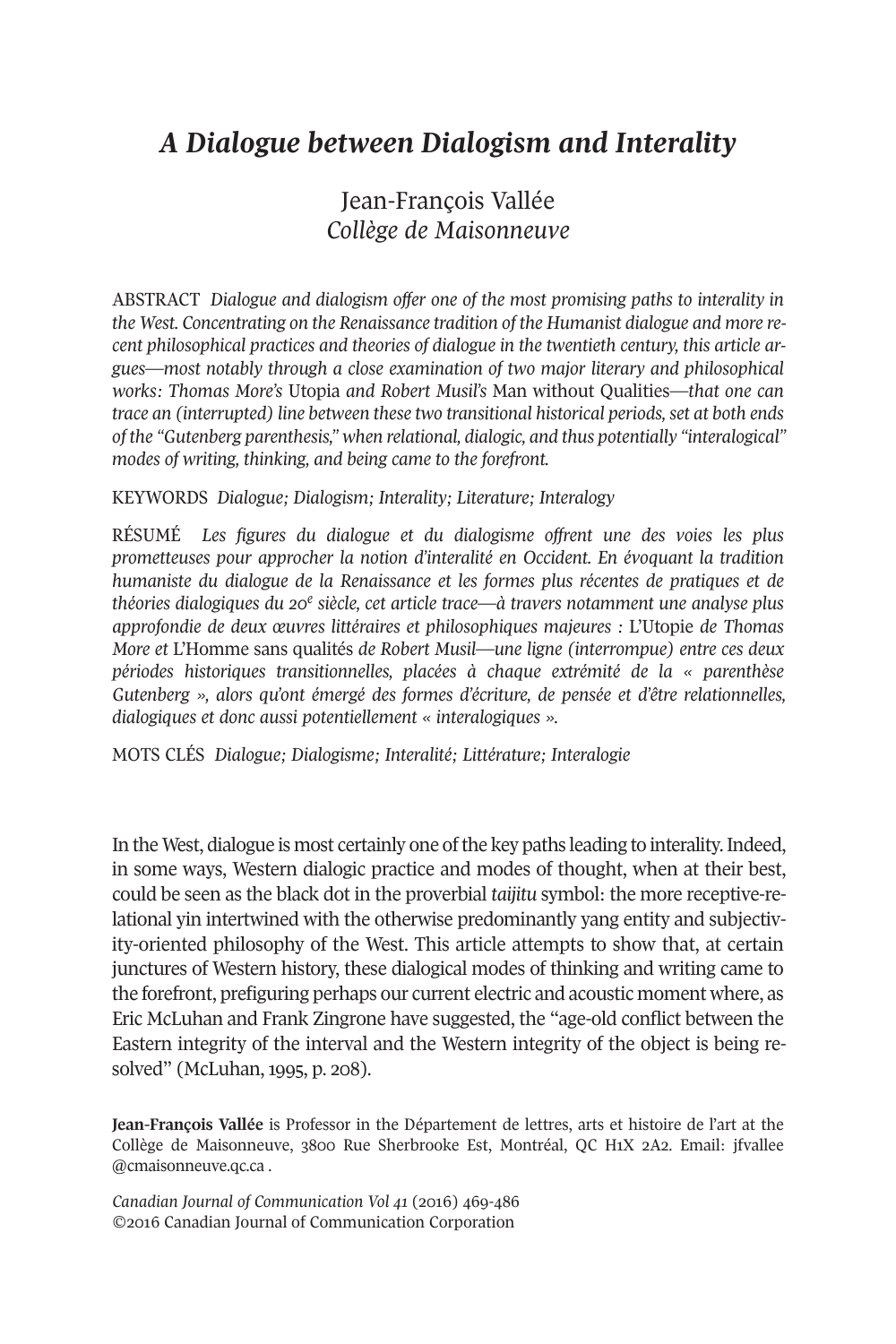## **Transitional dialogues**

It might not be surprising to note that the most interalogical moments in the history of the west—when the relational and reciprocal perspective of dialogical modes of thinking and writing dominated—have been, as suzanne Guellouz (1992) has noted regarding the more specific use of the written dialogue genre, "transitional" historical periods. Interestingly, these pivotal historical moments also coincide with what French philosopher and mythocritic Gilbert durand (1988) has identified as periods dominated by the mythological god (and interalogical figure *par excellence*) Hermes (or Mercury)—messenger (*angelos*) ofthe gods, [de](#page-14-0)ified "trickster," god of commerce, communication, travellers, and border crossings.<sup>1</sup> In these periods, Durand argues, "a previously dominating society's epistemological, philosophical, religious or political structures are unsettled" (p. 23, my translation). the main historical eras ofresurgence of such hermetic/mercurial myths include, he continues: sixth to third centuries bce in Greece, third century BCE to third century CE in Rome, the Gothic Renaissance of the thirteenth and fourteenth centuries in western europe, the renaissance, the eighteenth century, and, predictably, the second half of the twentieth.

Not so coincidentally, these same historical periods are also all ripe with dialogues and/or marked interest in dialogism and dialogical modes of thinking. Let us take a closerlook, for example, at the period that I am the most familiar with: the european Renaissance.

## **The interality of the Renaissance**

As many commentators have noted, the Renaissance—often included now in the longer and historically debatable "Early Modern" period—could be seen as an exemplary "period of transition" (Kristeller, 1990, p. 21), a true *interregnum:* between the Middle Ages and Modernity per se; between an oral/aural/scribal era and what McLuhan (1962) has called the Gutenberg Galaxy, dominated by the more visual and linear world of typography; between the imperium of Latin and the rise of vernacular national languages; between a relatively unified christian world and the fragmented and fractious christianity that followed the so-called Fall of constantinople (the city straddling Europe and Asia, the West and the East) and the Reformation; between a theocentric worldview and the more rational-scientific perspective that truly emerges in the seventeenth century; between feudalism and capitalism; between the geocentric-Ptolemaic and the heliocentric-copernican views of the cosmos; between the incompletely mapped old world of the Ancients and the New World geography redrawn by european navigators and mapmakers; between a more plastic and social conception of the personal *ethos* and the emerging notion of the autonomous modern "subject" and individual, et cetera. Clearly, the Renaissance, traditionally seen as the "discovery of World and Man" (Jacob Burckhardt, 1860, p. 280, my translation), could be better understood as the discovery of an "in-between two worlds" ("*un entre deux mondes,*" Fragonard, 1990, p. 21).

on this historical and epistemological ground of thoroughgoing in-betweenness, the figure of dialogue becomes highly significant. this doubly mediated genre—straddling fiction and non-fiction, a written imitation of oral speech, built on a two-level rhetorical structure through which the conversation of the characters in the dialogue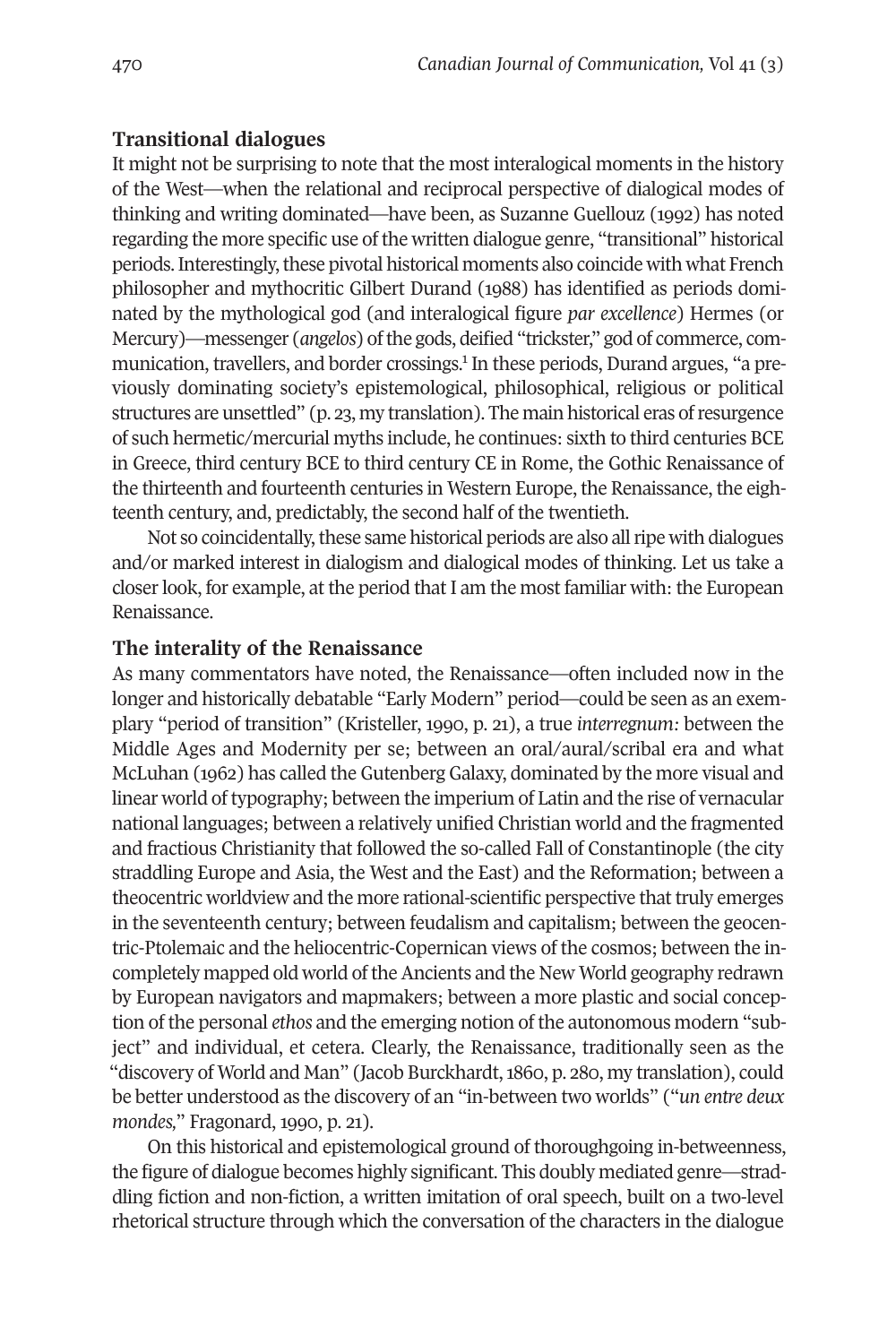guides, in various and sometimes sophisticated ways, the interaction of the author and the reader "outside" of the book—was extremely popular especially with renaissance Humanists, who were themselves self-described "mediators" undertaking (through imitation, edition, translation, adaptation, commentary, philology) a *translatio studii* (a transfer of knowledge) between the Ancients and the Moderns.

In the period from the Italian Trecento to the late sixteenth century in Northern Europe, roughly from Petrarch to Montaigne—with whom, as François Rigolot (2004) has shown, we find an "inward turn" of dialogue—there is a multitude of written dialogues in all european literatures, eitherin manuscript or print form, in Latin and in the vernacular languages. All major writers of the Renaissance—in Italy first (from Petrarch to Galileo through Alberti, Valla, Pico, Ficino, Aretino, speroni, Machiavelli, Campanella, and Giordano Bruno, to name just a few) and elsewhere in Europe (Nicholas of cusa, erasmus, thomas More, cervantes, Juan-Luis Vivés, Guillaume budé, spenser…)—and many lesser-known writers wrote and published innumerable dialogues. In fact, in this era, which also sees the rise of western polyphonic [mu](#page-14-1)sic, even narrative works (from Boccaccio to Rabelais) were suffused with dialogue.<sup>2</sup>

the phenomenon is so pervasive that, in her historical survey of the dialogue genre, suzanne Guellouz (1992) concludes thatthe renaissance is most certainly "*the* period where the dialogue as a genre became universally triumphant" (p. 166, my translation, emphasis in original). these dialogues—most often inspired less by the Platonic model of Greek philosophical dialogue than by its Latin, rhetorical (especially ciceronian), counterpart or its satirical late Hellenistic (Lucianic) avatar—could be seen as didactic, monologic imitations on paper of true interactive conversations, but the best examples of the genre show that, even in the context of the rising print culture that McLuhan and others associate with the linear, homogenized, and closed off mental patterns of the Modern west, there was—at least for a moment (in the first half of the sixteenth century in Northern europe, and somewhat earlierin Quattrocento and even trecento Italy)—a thrust in another direction that attempted to preserve some aspects ofthe relational nature of oral communication on and around the printed page itself. to give only one telling example, let us examine closely the early editions of thomas More's *Utopia*, a peculiar book that displays many interalogical features.

#### *The dialogical (no-) space of* Utopia

As shown in more detail elsewhere (Vallée 2013), the countless modern editions of thomas More's *Utopia* are very different from the first editions published in the early sixteenth century. For example, all the letters, poems, and engravings contributed by other Humanists (such as erasmus) that frame the main text on both ends in these early editions have been almost systematically eliminated from modern editions, as is also the case for the numerous annotations that one finds in the margins of the early avatars of the book. these modern amputations and reconfigurations of More's book are symptomatic ofthe individualistic, linear, and sealed-off conception ofthe "book" and the "author" that came to dominate the Gutenberg Galaxy from the seventeenth century on. A more careful look at the four earliest editions of *Utopia* (published between 1516 and 1518), however, reveals the highly sophisticated (and interalogical) textual and editorial structure of this fundamentally "dialogocentric" (Vallée, 2015)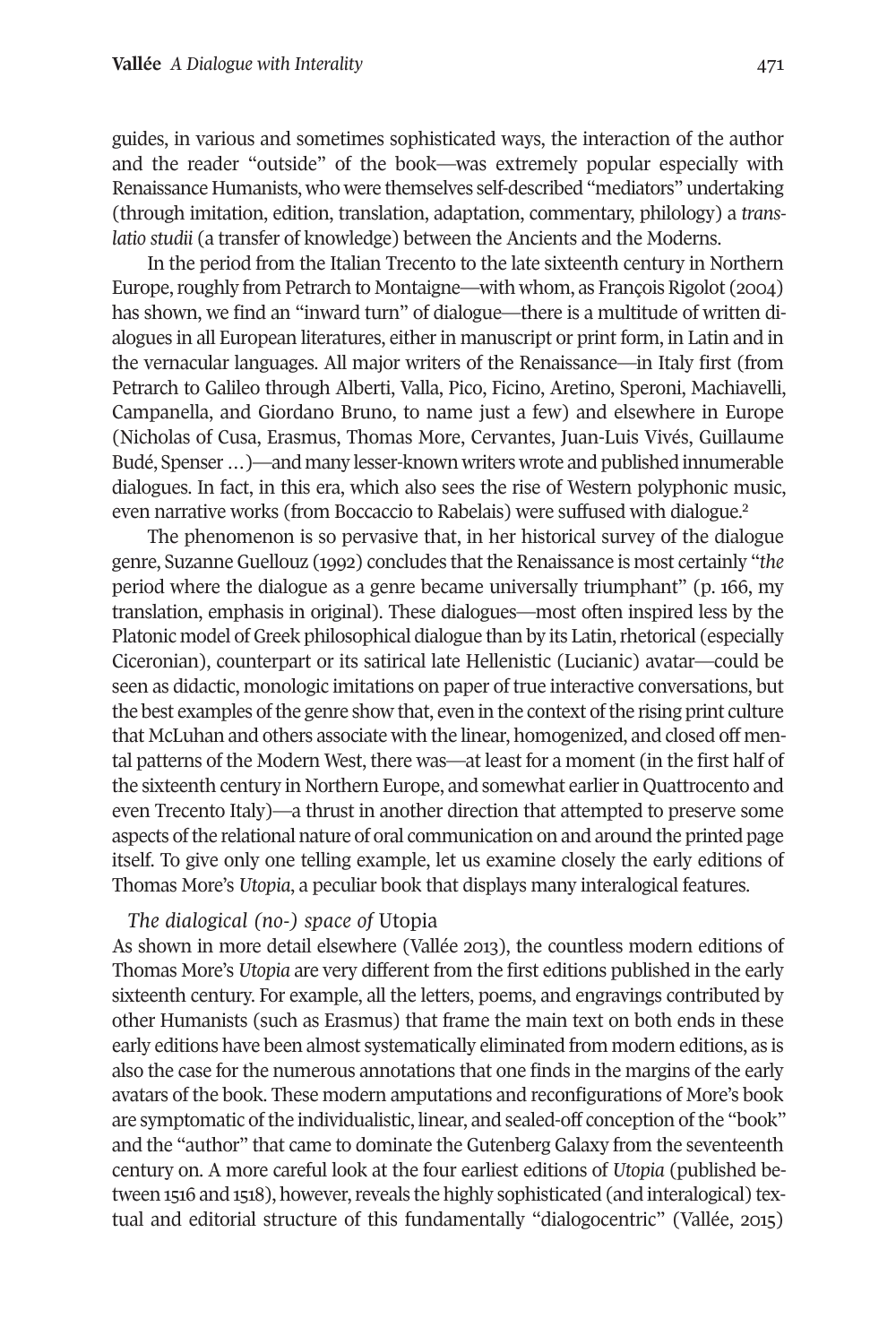Humanist work that also invents the interalogical idea of utopia which Louis Marin (1973) has equated with the "realm of the neutral [that] stands outside as something separate but is also a transition … a gap, a space that has no knowable ontological ground" (Hetherington, 1997, p. 67).

In fact, Marshall McLuhan (1962) too described *Utopia* as an essentially transitional work in his book *The Gutenberg Galaxy*:

St. Thomas More offers a plan for a bridge over the turbulent river of scholastic philosophy. … As we stand on the frontiers between the manuscript and the typographical worlds, it is indispensable that a good deal of comparison and contrast of the traits of these two cultures be done here.... Writing in 1516, More is aware that the medieval scholastic dialogue, oral and conversational, is quite unsuited to the new problems of large centralist states.Anew kind of processing of problems, one thing at a time, "nothing out of due order and fashion," must succeed to the older dialogue. For the scholastic method was a simultaneous mosaic, a dealing with many aspects and levels of meaning in crisp simultaneity. This method will no longer serve in the new lineal era. (p. 129)

but this "new lineal era" was then still in its very early stages, far from taking over from the already waning scholastic dialogue. In the middle, or on the "bridge" that McLuhan sees in the book of *Utopia*, the new reader encountered *another* form of dialogic interaction, neither the scholastic-dialectic model of disputation nor yet the monologic-linear methodic line of discourse that will emerge later, that is the Humanist dialogue that had been retrieving, remixing, renovating various forms of classical dialogues, since Petrarch at least in the trecento (hence even *before* the invention of movable type).

the lengthy description of the *island* of Utopia in the second book, for which the work is mostly known today and which can, with many caveats, be seen as a precursor of modern rational, lineal, and homogenized space, is in fact only *one* element of the book of *Utopia* that, on closer examination, could be seen as an extremely complex, multilayered, and profoundly dialogical attempt at "exploding" the book, a fact that is not visible in the modern (non-scholarly) editions that, as we have mentioned already, leave out or displace much of the original textual and iconographic material.

one can identify no fewer than seven layers and four axes of dialogue in and around *Utopia*:

1. thomas More's *Utopia*, as a book, forms a diptych and enters into an external dialogue with another legendary Humanist book published five years earlier (1511) by his famous friend erasmus: *The Praise of Folly* or, in Latinized Greek, *Moriae Encomium* (dedicated to More, the *morosophos* or "wise fool"). originally written as a response to *The Praise of Folly*, that is as a "praise of wisdom," *Utopia* is published for the first time in 1516, the same year that Erasmus' *Moriae Encomium* appears in its revised and augmented edition by the same publisher, Froben, that will soon—in 1518 provide a similar regal treatment to Utopia under the guidance of Erasmus himself. Hence, there is a sophisticated dialogue going on between these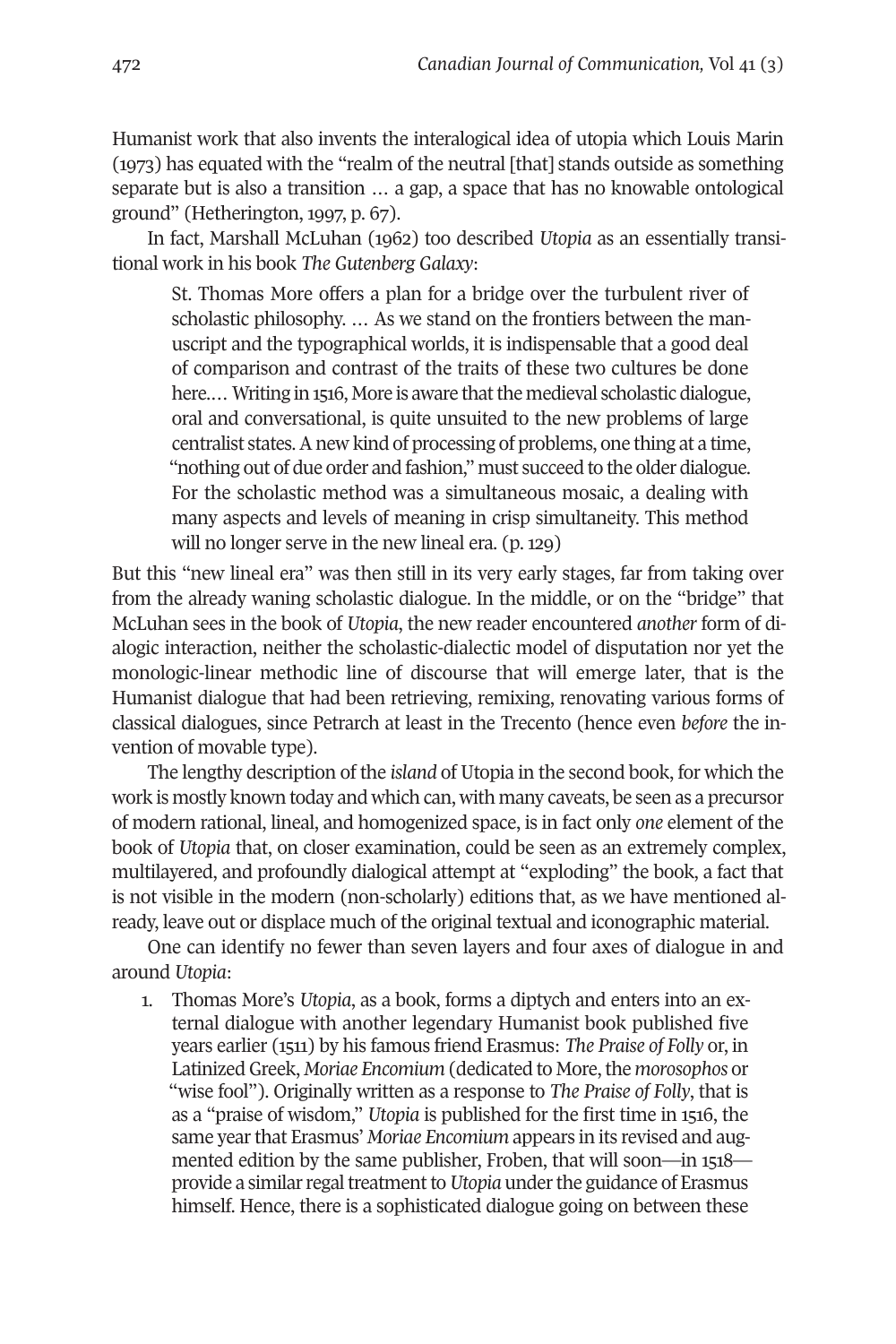two books written by two very close friends (on the importance of the topic—and *topos*—of friendship in and around*Utopia*, seeVallée, 2004b).

- 2. In the four early editions of *Utopia* (1516–1518), this "external" dialogue of the books and of humanist friends is reflected and amplified in what has been called the *parerga*—the letters, poems, and engravings from Humanist comrades and supporters (including Erasmus himself in the two 1518 Froben editions)—that frame the main text on both ends and that carry out what could be called a "metadialogue" with the text of *Utopia* itself, corroborating or questioning its ideas and playfully alluding to its sophisticated and paradoxical fiction. This textual and iconographic material, generally not included in modern editions, clearly shows that *Utopia* is part of a wider dialogue with other authors, politicians, and artists of the nascent and thriving trans-European Humanist Republic of letters.
- 3. More's own preface—a letter addressed to his and Erasmus' friend Peter Giles that is usually included in modern editions—must be considered separately from the other previous letters between Humanists since it is a part of the body of the work (confirmed by the fact that the marginal annotations one finds throughout the two following books start to appear in the margins of this introductory letter). This extremely sophisticated and paradoxical introduction to*Utopia* by the "author" More, as has been shown at length by Elisabeth McCutcheon (1983), is at once a dizzying rhetorical tongue-in-cheek play on the fiction of Utopia, an ode to friendship, and a *modus operandi* for the good and friendly reader who is the true addressee of this letter:

The work signals its own duplicities, then, and More is not, finally, trying to deceive us but to delight us at the same time that he startles us into inquiry, inviting us to discover his own art and to participate in an ongoing dialogue which he initiates. (p. 51)

4. book I then finally opens with the "narrator" and "character" More, sent to Flanders as an ambassador (as he had been in real life), meeting his humanist friend Peter Giles, who introduces him to the fictional character raphaël Hythloday, a traveller-philosopher, at once "guide" (like the archangel Raphael) and "sayer of nonsense" (*Hythlodaeus*). The three characters move on to More's Antwerp home to hear the story of the many journeys of Raphael (especially that of the island of Utopia), but engage instead in a heated conversation that has been called the "Dialogue of counsel," a lengthy debate (more than 50 pages in the Froben editions) about the role that learned men can play with regard to the power of the prince. The character Thomas More (supported at times by his friend Giles) defends a more pragmatic ciceronian view of civic humanism against Raphael's idealistic Platonic perspective rooted in the tradition of christian humanism. without entering into the subtleties of this intricate debate, we can summarize it by saying that Raphael thinks it is useless for a philosopher to counsel the prince since it would lead to hypocrisy and to no results, while More and Giles still believe in the possibility of influencing power, be it through more indirect methods. This dialogue, typical of *pro et contra* debates and of the tradition of *disputatio in untramque*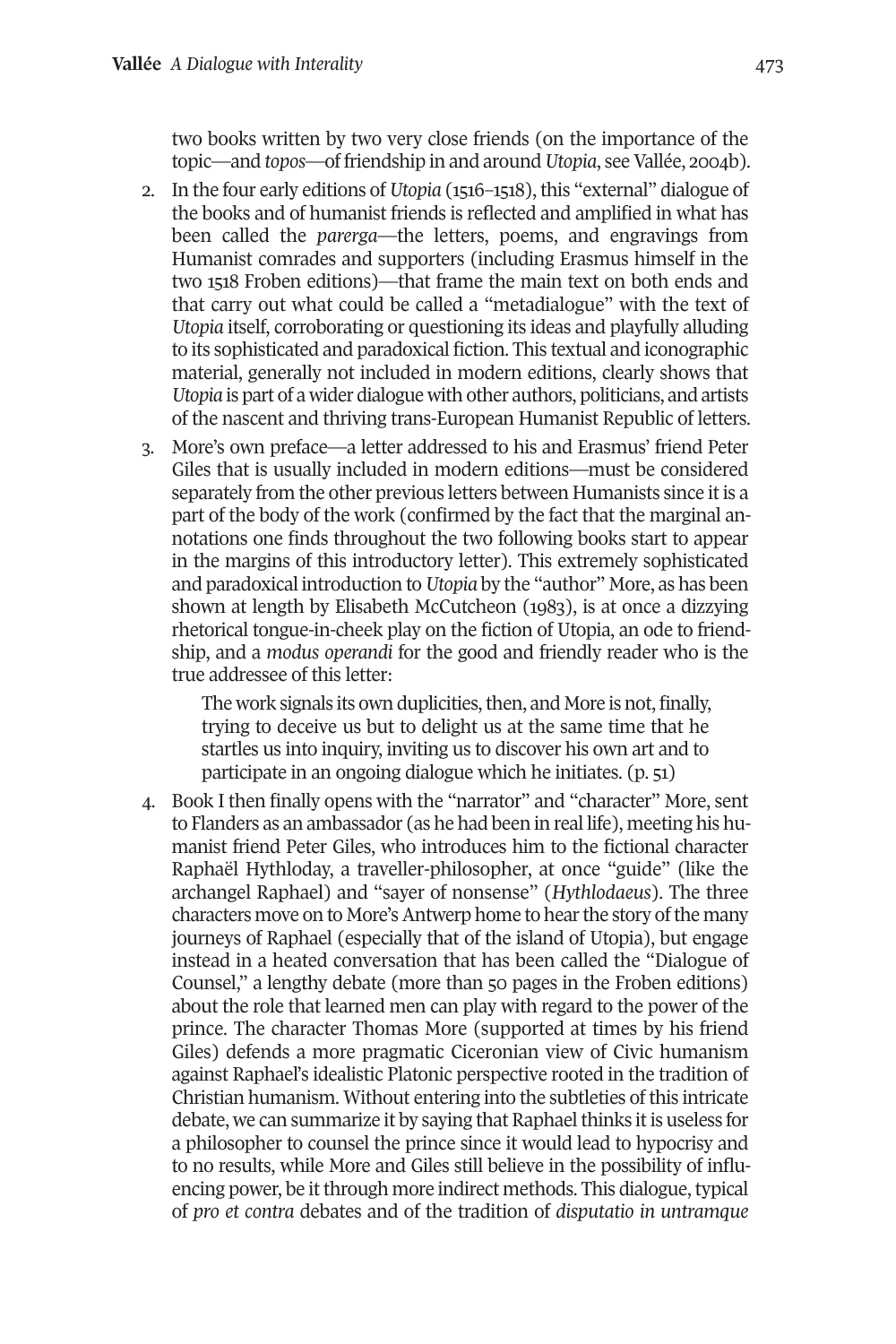*partem* (arguing both sides of a question) also opposes two forms of "dialogue with the prince": the direct, unadorned, and perhaps even insolent philosophical discourse of Raphael (*sermo tam insolens*) and the more subtle,rhetorical, indirect (*obliquo ductu*) dialogue favoured by the character More. It is important to note that this dialogical debate about dialogue remains unresolved at the end of Book I. Hence the reader after having read the sophisticated and playful epistolary exchanges of the *parerga* and having been invited to partake in the game of Utopia through the "author" More's paradoxical prefatory letter has now become a spectator and judge in this controversial and unsettled dialogue (set in the most typical setting of Renaissance dialogue, a garden).

- 5. The dialogue of Book I has more than one dimension: in the middle of it, Raphael launches into a flashback, a retrospective retelling of yet another dialogue held many years before at the court of cardinal Morton. this relatively lengthy "dialogue within a dialogue" (20 pages in the Froben editions) shows Raphael counselling the cardinal and interacting comically with courtiers (including a court jester). Used by Raphael as an argument to show thatitis useless to attemptto counsel princes,this dialogue *mis en abyme* actually shows, to the contrary, that some men of power, such as Morton, could in fact be open to new ideas and perfectly receptive to counsel, thus demonstrating to the (good) reader that Raphael's discourse and arguments must not be taken at face value.
- 6. It is in this framework, and after all these dizzying dialogues and preparatory interactions, that Raphael Hythloday, at the beginning of Book II and at the invitation of the characters More and Giles, launches into his protracted monologue about the island of Utopia (which formed the kernel of the first draft of *Utopia* when it was still called *Nusquama*—that is "nowhere" in Latin). This monologue about a fictional no-space, to which the book of *Utopia* has often been reduced after the early editions, should not, however, be read as a "treatise." Not only is it a mere "utterance" of a dubious fictional character ensconced in all the previously mentioned layers of dialogue, but it follows the rules of a rhetorical genre, the *declamatio*, that has many dialogical features (for example, erasmus' *Praise of Folly* is also a declamation, a *mock encomium,* to be more precise): it is held in front of a fictional audience (More and Giles) within the book, and its use of second-person pronouns throughout can also be seen as attempting to carry on a dialogue with the reader. of course, this monologue does institute a rupture with the dialogue of the first book, just as the gap between the two books, and between the dialogue and the monologue, seems to reflect the elimination, by the Utopians, of the isthmus that is said by Raphael to have connected the island to the mainland in its early history. but if this gap, this breach could be read as prefiguring, in some ways, the coming breach that would lead to the "island" of Modern rationality, linearity, and homogenized space, it must be underscored that at the end of Book II the reader is brought back to the scene of the dialogue: More takes Raphael by the hand to bring him inside while questioning—in a very ironic and paradoxical way—the very basis of Raphael's thesis (about the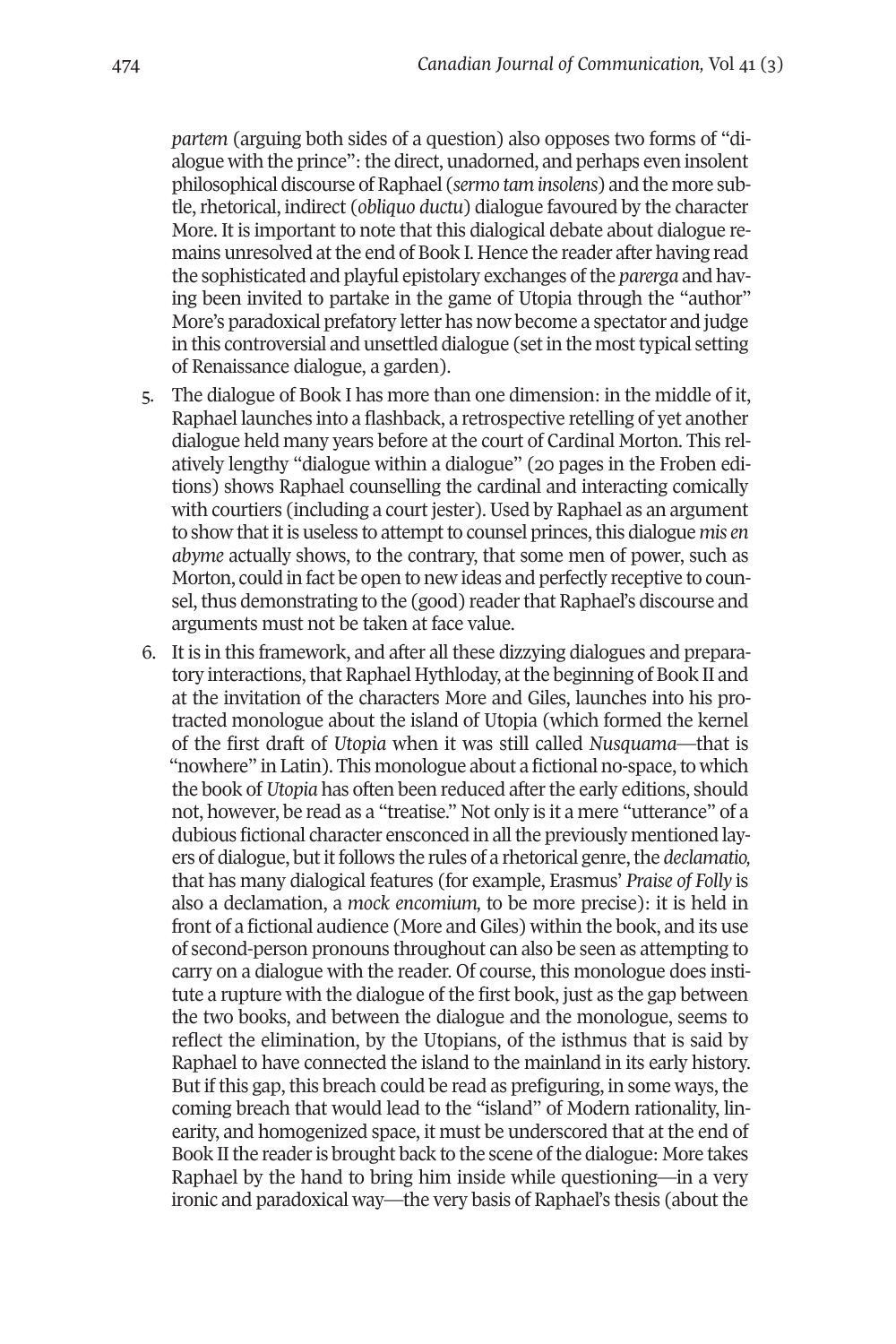abolition of private property), thus letting the reader again be free to decide how to receive Raphael's monologue.

7. Finally, another axis of dialogue, not present in modern editions, is instituted from the very margins of these early editions: the *marginalia* (written, it seems, by More's friend[s] Peter Giles and/or Erasmus), where one finds no fewer than 194 annotations (170 of which are in book II) that "carry on a dialogue with the text" (McLean, 1988, p. 94) and create what I have called a *paradialogue* with the body of the text, sometimes highlighting a passage, sometimes revealing a source or reference, sometimes playfully hinting at the fiction of Utopia, sometimes praising or even criticizing other passages (Utopian habits, for example, which are either praised or mocked ironically most of the time), as if the commentator himself had an *ethos,* a "character" (McKinnon, 1970) that establishes yet another axis of dialogue within and around the book.

Moreover, one could also consider the hugely fruitful, ubiquitous, and multifaceted reception of More's*Utopia* as another potential axis of—afterthe fact—"dialogue," since this work gave birth to a common word in many languages, a literary and philosophical genre, and a social and political concept that still resonates five centuries later. Indeed, countless imitations, parodies, counter-imitations (dystopias), intellectual and philosophical debates, et cetera have replied to and are still "answering" More's dialogue of five centuries ago.

Hence, beyond the better-known social and political utopia of the island Utopia, the book itself could be seen as an (utopian) attempt at creating a transnational and transhistorical dialogue in and around its pages. this example eloquently demonstrates what could be called the "dialogocentric" perspective thatis atthe root of early European Renaissance Humanism. It shows how the relationships, the actual or potential interactions and intervals, hence what lies "in-between," are of tantamount importance to these Humanists. This is made evident also, to give only one other example, in More's friend erasmus' new translation of the *Bible,* the *Novum instrumentum*, first published the very same year as *Utopia* (1516).

#### *In the beginning was dialogue*

Indeed, in the 1519 second edition of this first Greek *New Testament* published in the Renaissance—the edition that Martin Luther himself will use for his German translation (as will other vernacular translators)—Erasmus proposes a highly controv[ers](#page-15-0)ial and very revealing new Latin translation of the incipit (first words) of John's Gospel.<sup>3</sup> Instead of the traditional *In principo erat Verbum …* (In the beginning was the word …) of Jerome's translation in the canonical Vulgate, he opts for*In principo eratsermo*, that is: *In the beginning was discourse, speech, conversation* (*sermo* could also be used in Latin to describe the written dialogue genre).Itis as if erasmus rewrote the originalGreek,*In the beginning was Logos,*to make itread *In the beginning was…dialogos.* Hence, according to this view, the dialogical relationship precedes everything, it *is* the son of God, and even the very incarnation of God: *In principio eratsermo, & sermo erat apud Deum, & Deus erat ille sermo* (In the beginning was dialogue, and dialogue was with God, and God was dialogue).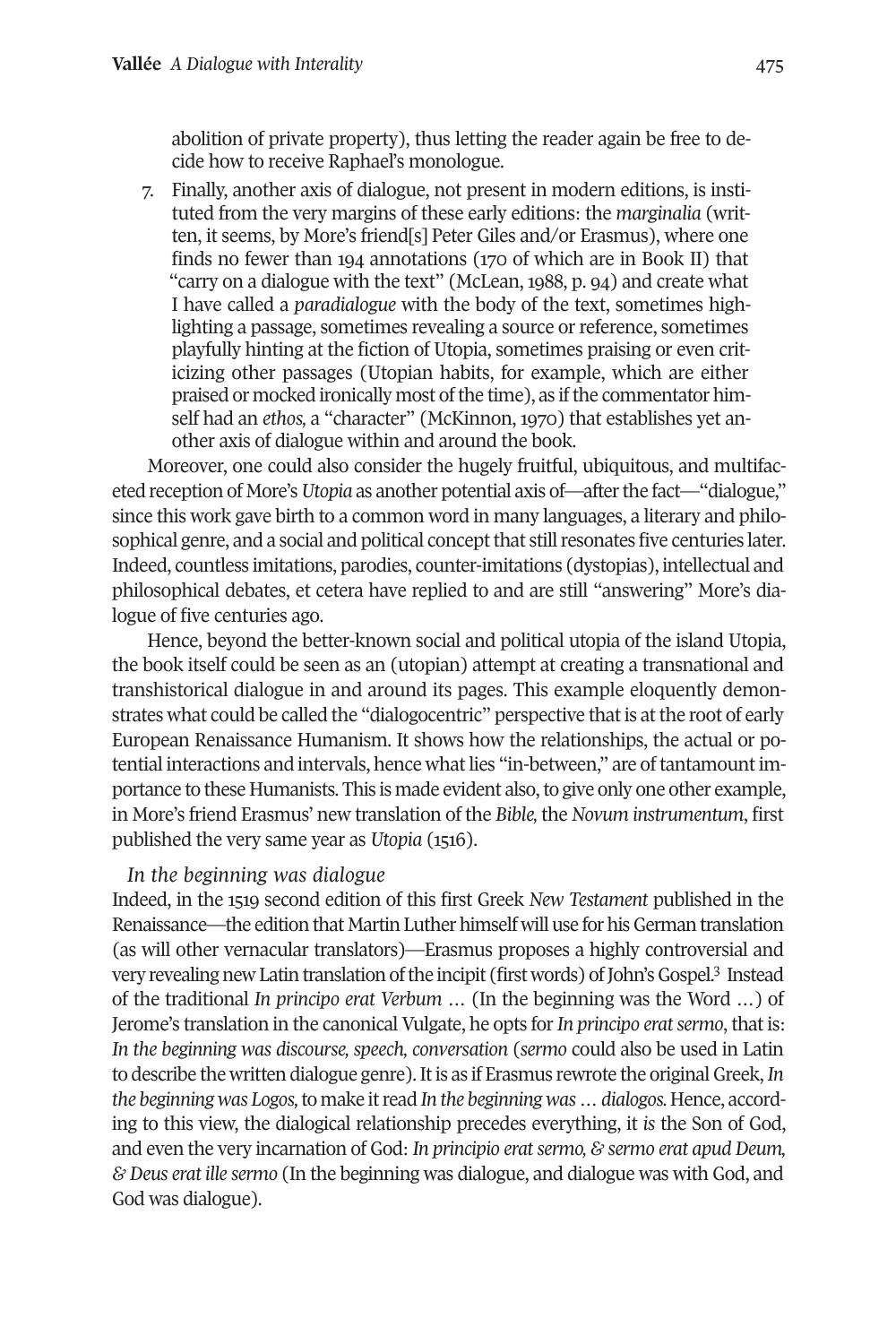## **The end of the Renaissance interval and the rise of an historical interlude with fewer intervals**

In the second half of the sixteenth century, however, and more consequentially in the seventeenth century, this type of dialogic thinking (and writing) tended to wane, as Virginia cox (1992) has shown, to give only one example, about the Italian tradition of written dialogues. Indeed, in her last chapter about Seicento Italian dialogue, "From the Open Dialogue to the Closed Book," Cox shows that late-sixteenth-century dialogues become more and more "visually" and typographically organized (including even subtitles, tables, et cetera) and increasingly obsessed with "method," which, she writes, "may be seen as one symptom of the vast shift in patterns of thought occasioned by the diffusion of print" (p. 103).

cox here is channelling the work of walter ong, Marshall McLuhan's student, who has provided the most convincing analysis of this late-sixteenth-century shift in the modes not only of writing but, more importantly, of thinking in his seminal book *Ramus, Method, and the Decay of Dialogue: From the Art of Discourse to the Art of Reason* (1958), a book which is sometimes said to have influenced his thesis advisor's own *Gutenberg Galaxy* (McLuhan, 1962).

ong uses the, apparently trivial, example of the then extremely popular pedagogical methods of Pierre de La ramée to demonstrate how ramus' anti-Aristotelian forms of logical spatialization and quantification actually played a significant transitional role toward the emergence of the "art of reason" that would beget modern science and the "discourse of method" in Western Europe.

the gradual dominance of such new methodological-rational-visual modes of cognition, fundamentally analytic and classificatory, combined with—or created through, as McLuhan has suggested—the rising power of the new typographical culture could also be linked to the rise of nation-states, the emergence of the individual-autonomous (cartesian) subject and dualism, the waning of practical philosophy and interest in emotions and the body, the appearance of new conceptions of (homogenous) space and (linear) time, et cetera, et cetera, hence the new Modern rationalist paradigm and clearly less interalogical perspective—that is generally seen as more typical of western modes of thought (and being). this period lasted three to four centuries, barring some exceptions (including an important moment of dialogic resurgence in the late eighteenth century, most notably, where one finds, once again, a new wave of popularity ofthe dialogue genre, although in a more philosophical and rational guise, with the likes of authors and philosophers such as Hume, Berkeley, Shaftesbury, Diderot, et cetera). It lasted all the way into the twentieth century, when a host of different philosophical, scientific, and literary figures reopened the debate, not so coincidentally just as the "Gutenberg parenthesis" (Pettitt, 2007) was starting to close with the rise of electric, electronic, and audiovisual media.

## **The Renaissance of dialogue and dialogic thought in the twentieth century**

such broad stroke historical views are, of course, extremely problematic—and full of shortcuts and gaping holes—but what is lost in the details is gained in our view of the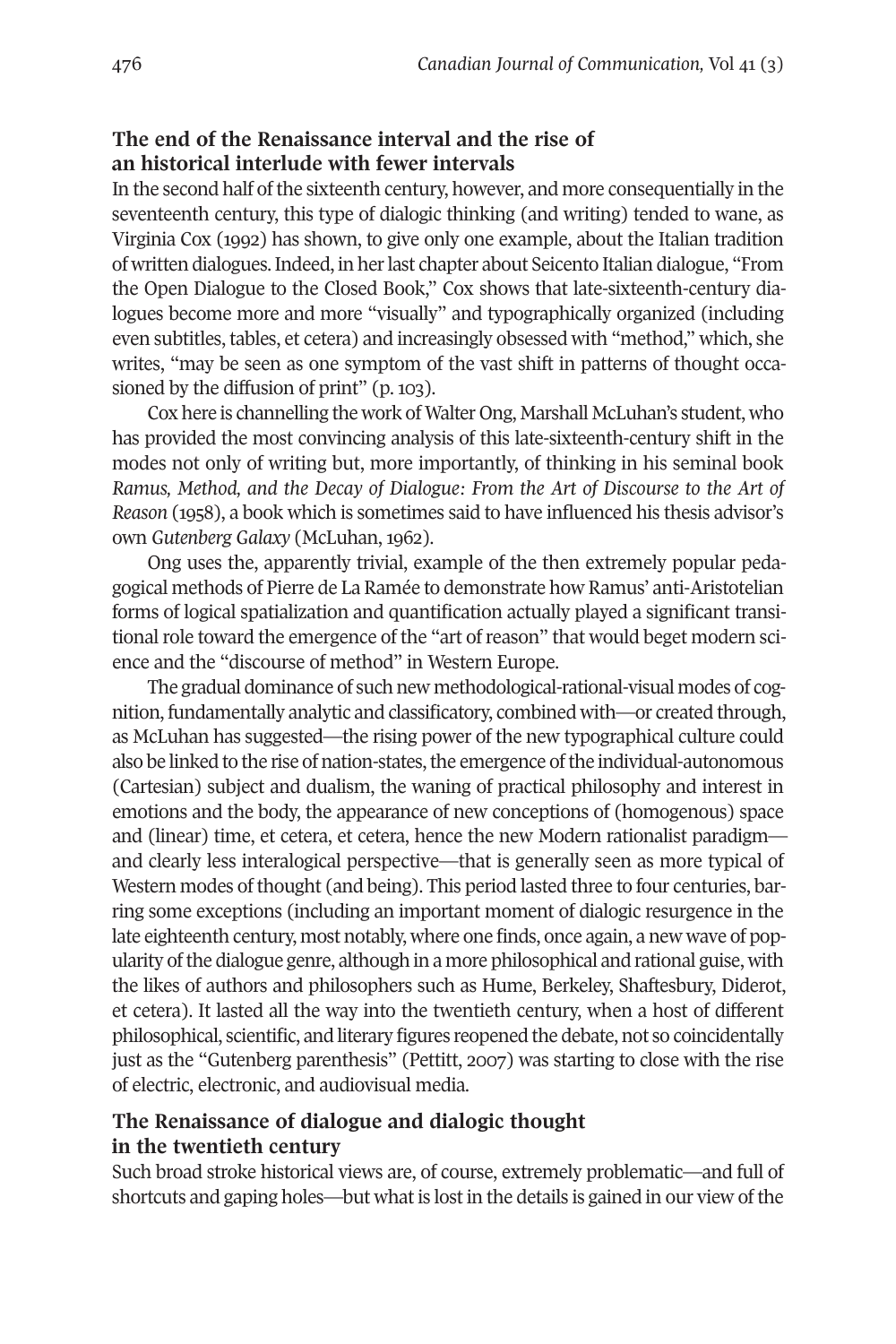big picture: indeed, it is impossible to deny that starting in the second half of the nineteenth century (e.g., Nietzsche, Kierkegaard) and especially at the beginning of the twentieth century, numerous thinkers, writers, and artists question, criticize, and attack, from many different angles, the rationalist homogenous fortress of western Modernity that had given rise to the dualist subject/object perspectives, to the detriment of contextual, practical, relational modes of thinking and being that were more open to what lies in-between.

For example, one of the most engaging of the early-twentieth-century dialogical philosophers is Martin buber, whose 1923 *Ich und Du* (*I and Thou*, 1937) "constitutes a revolution by opening up the between beyond the impasses of subjectivism and objectivism with which modern thought has been so mightily struggling" (wood, 1969, p. 3). but buber's dialogic interest in this human "sphere of between" ("*das Zwischenmenschliche*") is only one instance of what could be described as a "dialogical turn" that one finds in different more orless dialogic guises, in the next decades of the twentieth century, in the work of thinkers such as Mikhail bakhtin, Hans-Georg Gadamer, Jürgen Habermas, Francis Jacques, and many other philosophers, writers, and artists. However, this article concentrates, in much more detail, on another deeply utopian and important "literary" work to illustrate how this dialogical turn could also be seen as interalogical.

#### *The dialogical new space of Robert Musil's utopian "novel"*

robert Musil's *Der Mann ohne Eigenschaften* (*The Man without Qualities*), originally published from 1930 to 1943, sits atop the mountain of the most significant high modernist literary adventures of the mid-twentieth century in the west, rivaled only perhaps by Joyce's Ulysses and Proust's  $\dot{A}$  *la recherche du temps perdu*. The Austrian writer's sprawling essayistic novel is at once a hugely ambitious—and tellingly unfinished intellectual excoriation of the failures of the western Modern mindset and a tireless, uncompromising search for a new mode of apprehending the disintegrating self and the rapidly changing Modern world.

set in Vienna in the year preceding the start of world war I (a historical event that epitomizes the end of the Austro-Hungarian empire and the crisis of Modern western ideologies), it depicts, in its first half (of over a thousand pages), the encounters and interactions of the main character, Ulrich, the "man without qualities" (*Eigenschaftlos*), a mathematician taking a "year off from life," with various Viennese representatives of European ideologies or "qualities" (aristocratic, bourgeois, economic, military, scientific, aesthetic, philosophical, criminal, et cetera).Ulrich himselfrealizes that his own personal qualities "had more to do with one another than with him" (Musil,1995, vol.1, p.157). He becomes secretary ofthe Parallel campaign, a comically idealistic structure created to find a "big Idea" in honour of the 70th anniversary of the Austro-Hungarian emperor Franz Joseph I in 1918.

the narrator and the main character's relentless irony and ruthless analysis—borrowing from highly rational and scientific concepts derived from mathematics, statistics, thermodynamics, and epistemology (especially that of ernst Mach, on whom Musil had written his Phd dissertation in berlin)—progressively dissect and disintegrate the various ideological, idealistic, romantic, pragmatic, or pathological perspec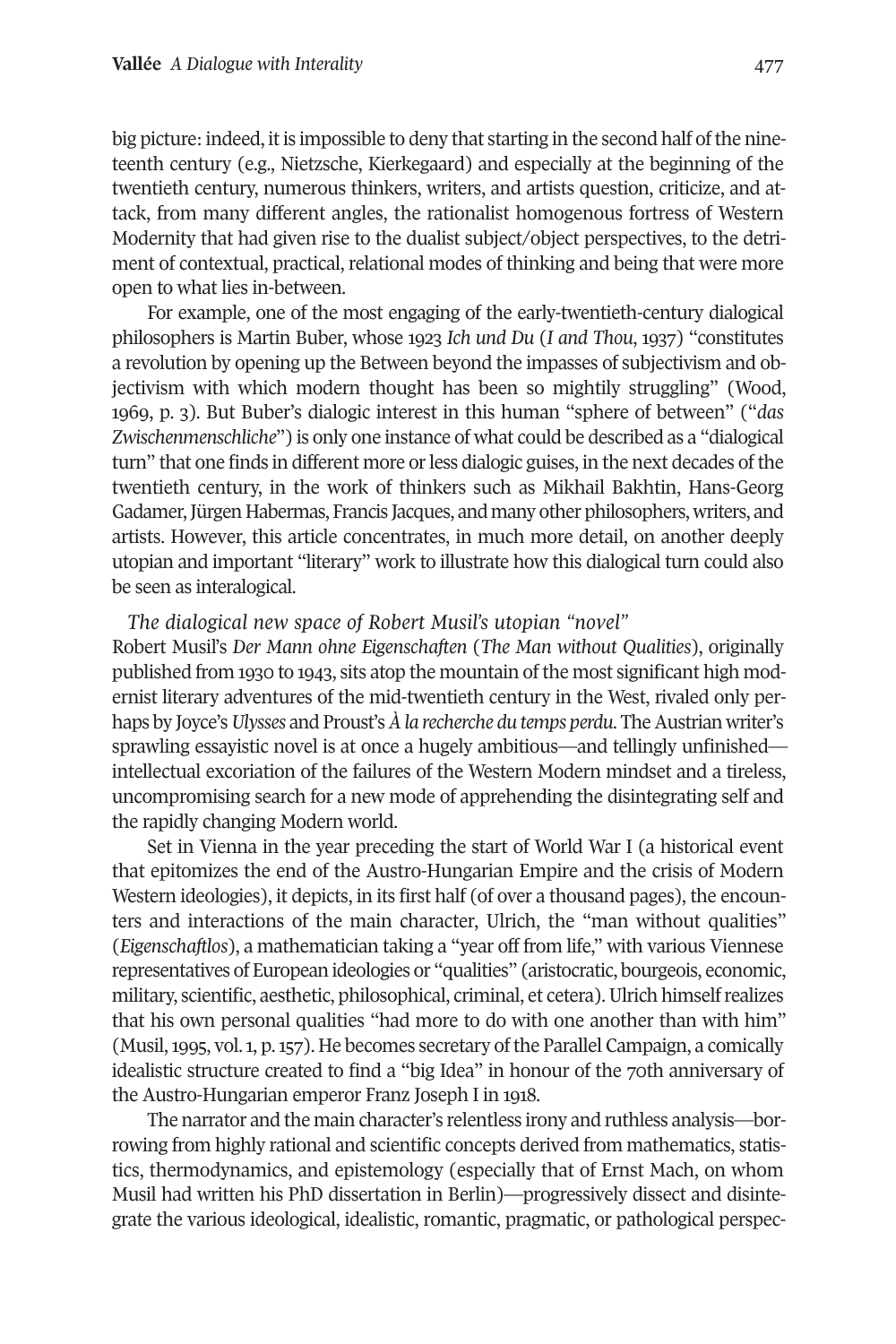tives expressed by the other characters and most notably the Parallel campaign, which, as the reader well knows, will not in reality lead to a celebration of the emperor of Austro-Hungary, but rather to imperial demise, national fragmentation, and the First world war. similarly, the main character's "utopia of the exact life," based on his impersonal, rational, probabilistic, and analytical relationship to the world and to other characters, will also fail to satisfy his quest for a new way of being.

this lengthy first volume (containing 123 chapters), published in 1930, constitutes only the first—"ratioid"—part ofthis ambitious literary and intellectual adventure.In the unfinished and during Musil's lifetime only partly published second volume of *The Man without Qualities*, the "non-ratioid" realm was to be explored by the main character when, on the occasion of his father's death, he rekindles his relationship with his lost sister, Agathe. After this major narrative caesura, a slow-moving, ambiguous, and potentially incestuous rapprochement between the sister and the brother gradually takes over the novel, even if parallel characters and stories are still pursued on the side. though still touching on scientific concepts, these "Holy conversations" between Ulrich and his sister Agathe are chiefly concerned with love, religious mysticism, contemplation, *unio mystica,* altered states of consciousness, and other experiences that Musil classifies under the umbrella term of the "utopia of the other state (*andere Zustand*)."

Hence, after having investigated various aspects and possibilities of the impersonal, rational "absence of qualities," the novelist and his characters explore the "suprapersonal," non-rational world "beyond qualities" (one of Musil's main sources for these discussions, by the way, is Martin buber's *Ekstatische Konfessionen*, a collection of mystical writings from different eras and cultures selected and published by buberin 1909). this exploration requires a complex literary choreography including many sophisticated reflections laden with images and metaphors, protracted essays on the nature of sentiment (in its double "senti-mental" nature—at once sensory and cognitive), dialogues interrupted by eloquent silences or abstract temporizing, and a complex narrative ballet that constantly moves one step forward, two steps back. The prospectively incestuous love relationship of the main characters becomes a symbol of the fusion of contraries, the *coincidentia oppositorum,* and constantly refers to myths of twins, doubles, Plato's Androgyne, Isis and Osiris, hermaphrodites, et cetera, myths that all, in various ways, aspire to abolish human duality and/or sexual difference. Most interestingly for us, many of the conversations are interested—with several caveats and careful distinctions—in the opposition between the rational, active, "Faustian," "western" mode and the nonrational, contemplative, "oriental" mode of being, even if the main character is careful not to take these overly simplistic categories (popular at the time, it seems) at face value.

In the early plans of the novel, Agathe and Ulrich's mystical-incestuous adventure—hence the Utopia of the other state (or the other condition, depending on the translation)—was to end in disappointment and failure, after they were to consummate their relationship on an island in a chapter entitled "The Journey to Paradise" (*Die Reise ins Paradies*). However, later on in the writing process, it seems Musil could not in fact bring himself to follow this original plan and put an end to this storyline within his sprawling novel. It could be argued perhaps that, had it not been for his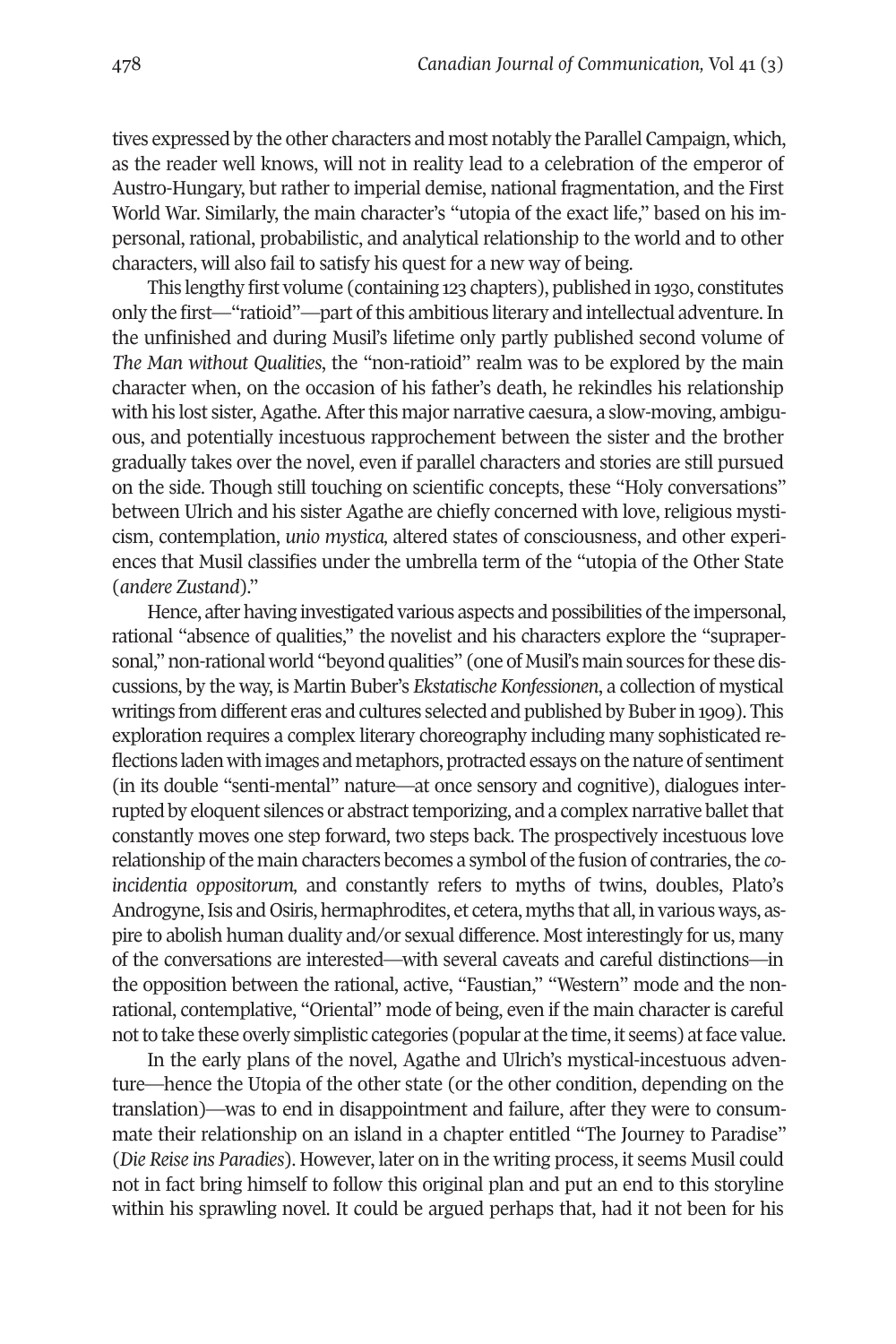premature death in 1942 while in forced exile in switzerland during the war (the Nazis had banned his books), he would have managed to bring all the strands of his titanic literary and intellectual enterprise together … if it were not for the fact that in his last years—and even up to the very last days of his life—he was endlessly and obsessively working and reworking on multiple versions of these chapters in which Ulrich and Agathe were still, hesitantly, only "considering" the possibility of their union.

To understand the importance of this fact for the interpretation of Musil's masterwork, and for our dialogic and interalogical reading of it, it is necessary to give a general idea of the very complex issues surrounding the editions and translations of *The Man without Qualities*, a task that can only be broached superficially here. to put it briefly, after the publication (to critical acclaim) of the 123 chapters of the first volume in 1930, only the first 38 chapters ofthe second volume were published during Musil's lifetime (in 1933) and can thus be considered in their "final" version. one then finds 20 chapters (known as the *Schlussblock*), initially numbered 39 to 58, that were ready to be published … until Musil retrieved them at the last minute from the printer because he was not satisfied and wanted to rework and even rewrite completely some of them.

All the rest of the material—thousands of pages of finished or unfinished chapters, variants of chapters, fragments, notes, thoughts, plans, et cetera written between 1919 and 1942—is called in German the *Nachlass* (the "bequest"), a huge number of texts organized by Musil with a sophisticated system of letters and numbers, links and annotations.Acd-roM version including 5,000 pages ofthis*Nachlass* was published in the 1990s (Musil, 1992) and an even more ambitious DVD containing tens of thousands of facsimile images of these and other materials (the *Klagenfurt Ausgabe*) was published more recently (Musil, 2009). This "open architecture" of Musil's novel, its complex genesis and sophisticated system of interconnected characters, storylines, ideas, possibilities, utopias, configurations…has led some critics to see it as a prescient vision of the currently open, interconnected, multilinear, perpetually transforming textual environments such as the web and other hypertextual artifacts that only started to be conceptualized 20 years after Musil's death. Indeed, if we look at this material retroactively, it is as if Musil was—perhaps unwittingly—"exploding" the closed form of the printed book at the closing end of the Gutenberg parenthesis.

However, non-specialist readers generally encounter "complete" versions of *The Man without Qualities* in traditional fixed and linear paper editions. And the editorial choices made in these editions and translations have a profound effect on the readers' interpretation of this expansive novel.

the first attempt at publishing such an edition of the two volumes was made by Adolf Frisé in the early 1950s. This edition gave much importance to the above-mentioned plan devised by Musil in the early 1920s, when he thought, as we have said, that the "utopia of the other state" would be a failure, Ulrich's sister Agathe would commit suicide, most other characters' faith would end in death or madness, Ulrich's main utopias would all fail, and the First world war would commence. this 1952 German edition—which thus ends on a disillusioned and pragmatic version ofthe "ratioid" utopia—formed the basis of many translations, including the 1957 French translation that was the only available edition until 2004.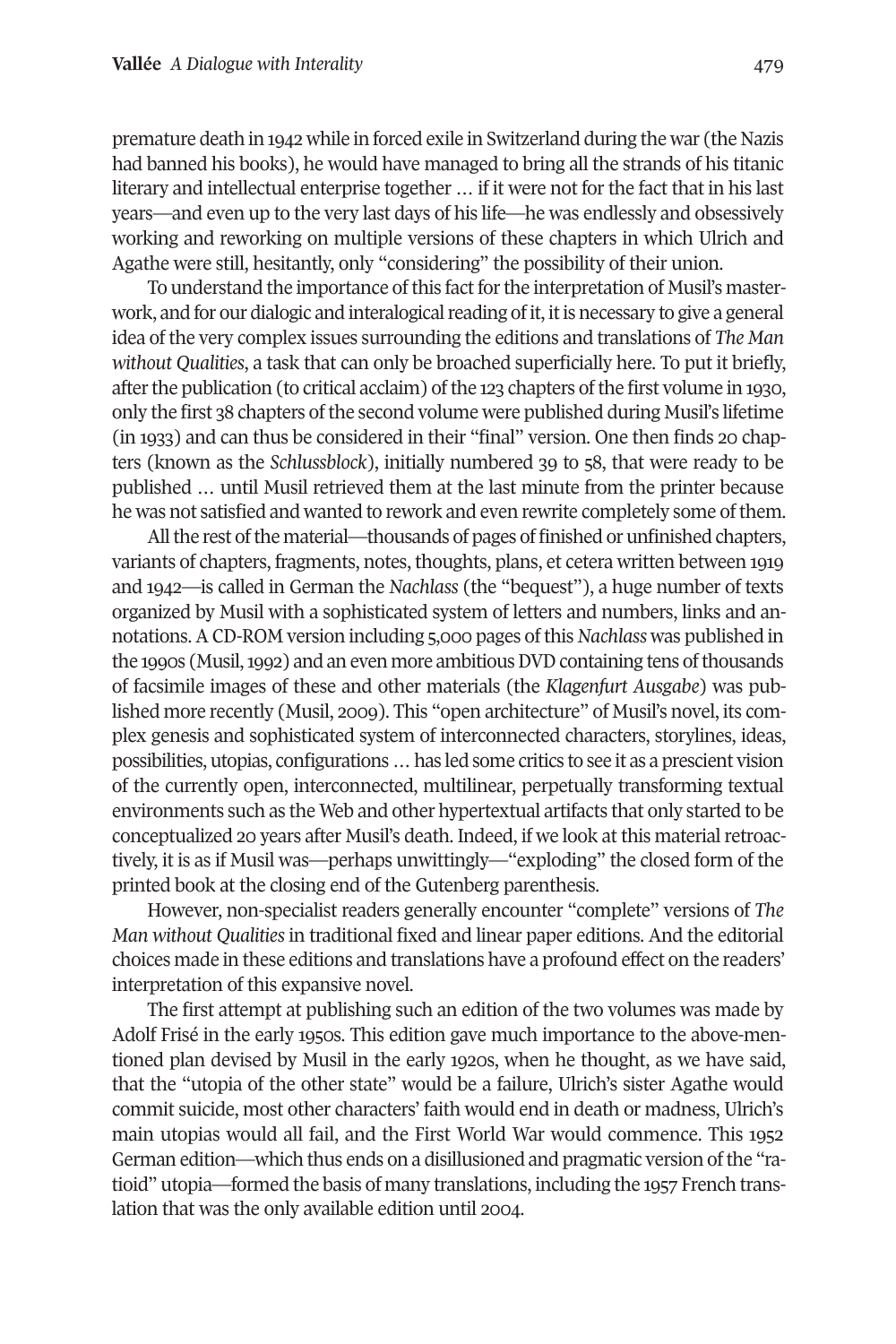In English, the first translation by Ernst Kaiser and Eithne Wilkins, published in three volumes (Musil, 1953–1960), offered the same material (though the announced fourth volume with the unpublished material was never published). the translators proposed a different editorial perspective and interpretation of the unfinished novel. Since, as we have seen, Musil had been working and reworking the Agathe-Ulrich chapters until the very end of his life, Kaiser and wilkins were convinced that Musil had abandoned his "juvenile" plans for the second volume and had become mature enough to adopt a mystical and contemplative perspective, and thus pulled the reader in the direction of a "non-ratioid" reading of the novel's "end."

In 1978, Frisé provided a new German edition of *The Man without Qualities*, where he organized a selection of about 1,000 pages of the unpublished material in its second volume (titled *Aus dem Nachlass*) though not, this time, according to the early plan he had used in his edition of the 1950s. Instead, he opted for a reverse chronological order, starting—afterthe 38 published chapters (which he included in the first volume of this new edition)—with the 20 chapters that Musil had withdrawn in galleys from the printer, followed by six of these same chapters that Musil was rewriting in his last months in 1942, then more variants of these sometimes renumbered chapters that the author had worked on in 1939–1941, then 1938 versions, and then older or less advanced material (notes, sketches, drafts), and so on. In 1995, sophie wilkins and burton Pike provided a new english translation and a completely new edition of *The Man without Qualities* (Musil, 1995) mostly based on this new German edition, but without completely following the reverse chronological order of Frisé forthe posthumous material: rather, in volume 2, after the "galley" chapters and some of the late variants, burton Pike translated and rearranged a selection of the rest of the posthumous material "according to charact[er](#page-15-1) groupings, narrative sections, and Musil's notes about the novel" (Musil, 1995, p. xi). 4

these new editions and translations provide a more faithful and "neutral" picture ofthe state ofthe posthumous material of *The Man without Qualities* withoutimposing an interpretation, neither the "ratioid" interpretation of the first Frisé edition, nor the "non-ratioid," mystical reading of Kaiser and Wilkins. At the same time, they open the possibility for new readings.

Most importantly for the dialogic and interalogical interests here, and as argued elsewhere (Vallée, 2004a), these editions, by attributing more weight (in the order of their appearance) to the late reworking of the Agathe-Ulrich chapters, give much more prominence to a series of chapters that are, it could be argued, neither "ratioid" nor "non-ratioid" (and perhaps both at the same time). Indeed, in these chapters, Agathe and Ulrich seem to be hanging *in between* two worlds, between dream and reality, between science and mysticism, between themselves and others, between identity and difference … and beyond separation or union, they remain—as the title of the penultimate chapter numbered by Musil before his death illustrates—"unseparated and not united" (*Die Ungetrennten und Nichtvereinten*). In the following chapter, the last one that was renumbered by Musil, this highly significant phrase is explained in relation to the iron fence that separates the garden, where brother and sister hold their conversations, from the outside world of the city: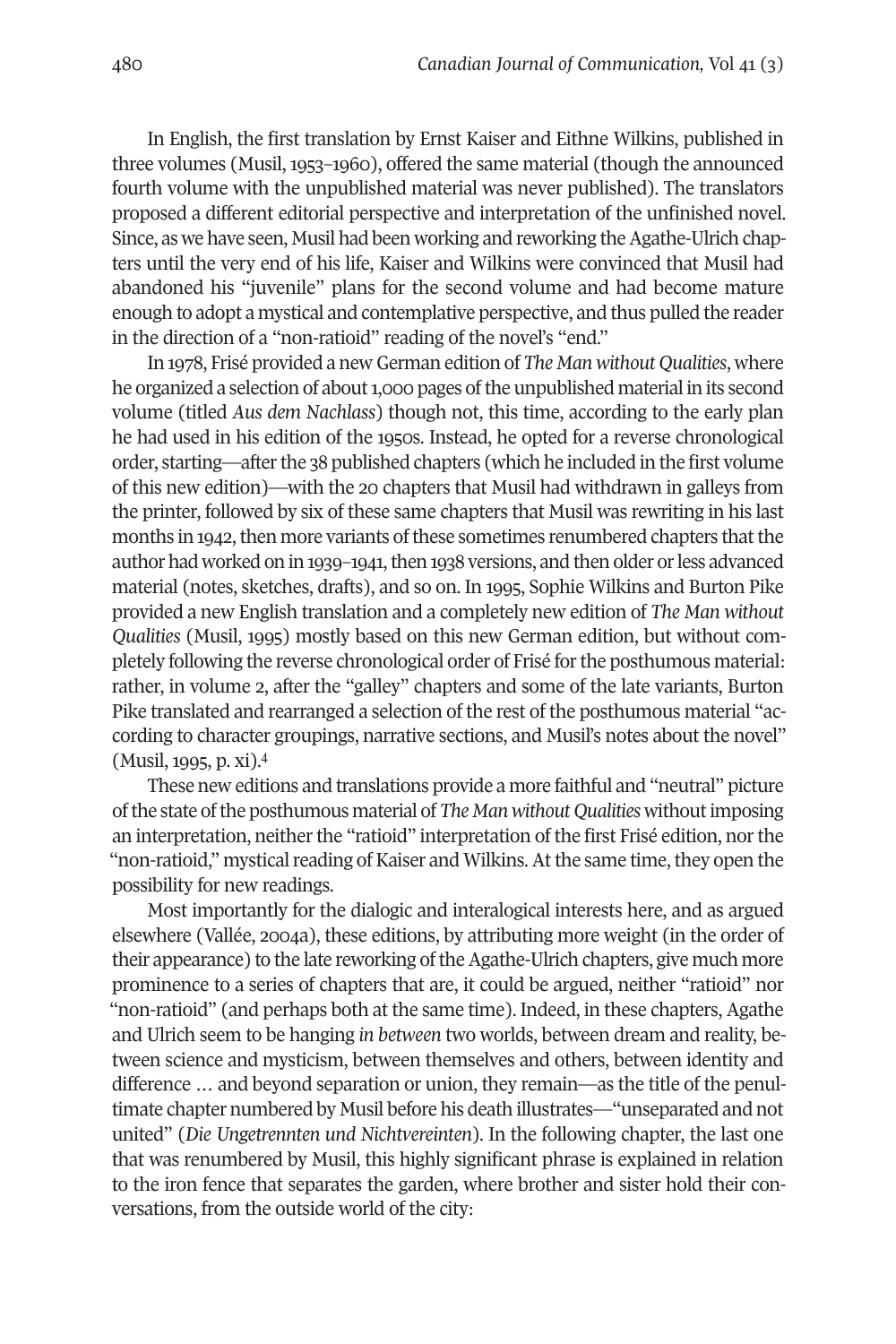the name that, for its symbolism, they had given to the iron fence and to the place they found themselves in—"unseparated and not united"—had since taken on more substance, because they themselves were unseparated and not united and they thought that they understood, or somehow perceived, that everything in this world could bear the same name. (Musil, 1978, vol. 2, p. 1351, my translation)

these reflections take place in chapters that are suffused with dialogue, "conversations that reached no end and yet burst out again" (Musil, 1995, vol. 2, p. 810), such as in the stunningly beautiful chapter "Breaths of a Summer Day" (Atemzüge eines Sommertags), where sister and brother hold intellectually and erotically charged conversations—interrupted by silence and inner thoughts, as they wind up lying in the grass under a "noiseless stream of weightless drifting blossoms" (p. 1382)—about love, mysticism, the "kingdom of emotion," and the message of Jesus in the sermon on the Mount!

However, these sprawling dialogues of the late chapters are also, and even increasingly, interested in other subjects and ideas that shun the aforementioned fusional myths for themes that are characterized rather by paradoxical configurations that celebrate the "magic of being identical and not identical" (Musil, 1995, vol. 2, p. 983), *gleich und nicht gleich* (Musil, 1978**,** vol. 1, p. 906): metaphors, copies, images, reproductions, still life paintings, analogies, comparisons, et cetera. Hence, a third way, a third form of "absence of qualities" emerges in these dialogues, neither ratioid nor non-ratioid, neither impersonal nor suprapesonal, but *trans*personal. And this is reflected in the dominating *dialogic* form and mode of writing of these chapters. Anne Longuet-Marx (1986), in her book on Proust and Musil, is one of the only critics to have noticed this momentous dialogic turn in Musil's novel:

If the novel reverses into dialogue, it is because dialogue becomes the ideal figure of openness, of the infinite, of incompleteness. Dialogue is openness but it also transcends the self. Indeed, the two protagonists, that had entered in dialogue at first because "they did not know how to act", imperceptibly move on from demonstration to enchantment, their self gradually being modified and losing all its power and even its reality. Their respective distinct self disappears behind the rhythm of their exchanged words in a tension that comes close to ecstasy. ... The ideal of the impersonality of the hero is accomplished here in the efflorescence of speech, with dialogue guiding this passage from distinct self to the impersonal "I" of language. (p. 167, my translation)

Hence, through his uncompromising literary, intellectual, and ethical quest, Musil comes to (re)discover the unending process and radical in-betweenness of dialogue. Forthis reason, it can be argued that he deserves to be seen as one of the most significant twentieth-century representatives of the dialogical turn and of the renewed interest in the realm of the "in-between" in the west.

In fact, the paradoxical alliance of "precision and soul" that Musil brought to literature was already heading in this interalogical direction from his very earliest writing, such as in his first novel, *The Confusions of Young Törless* (*Die Verwirrungen des Zöglings Törleß*, Musil,1955), as can be seen in the main character's reflections on irrational numbers: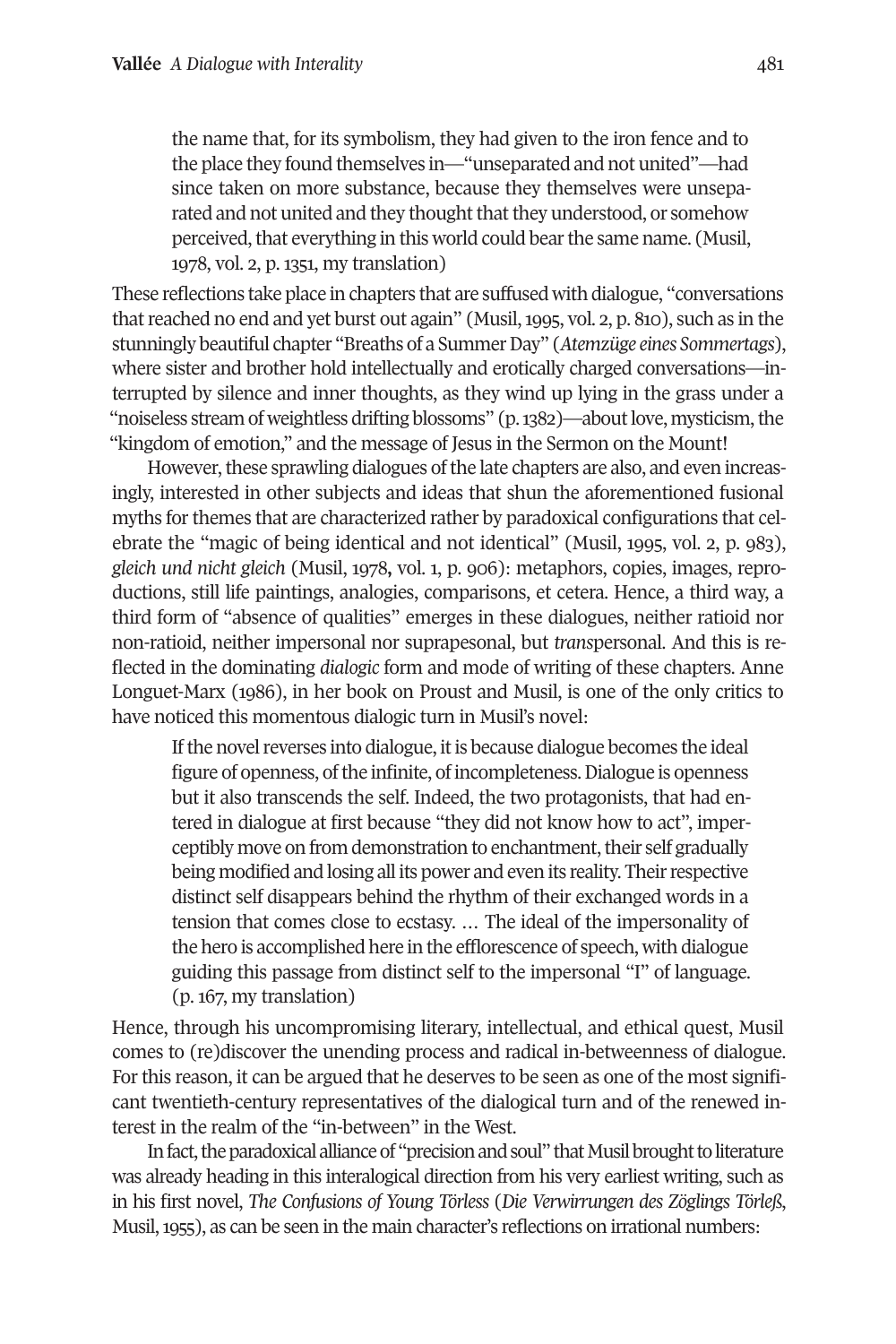Isn't that like a bridge where the piles are there only at the beginning and at the end, with none in the middle, and yet one crosses it just as surely and safely as if the whole of it were there? That sort of operation makes me feel a bit giddy, as if it led part of the way God knows where. but what I really feel is so uncanny is the force that lies in a problem like that, which keeps such a firm hold on you that in the end you land safely on the other side. (1955, pp. 106–107)

As Achille C. Varzi (2014) has seen, the "bridge image"—the same metaphor McLuhan used to describe More's *Utopia*—is a "key intuition" here:

The standard reading is that we have, here, a metaphor of the central dilemma of the novel—possibly the dilemma that underlies Musil's entire literary production: the unfathomable link between the rational and the irrational, the visible and the invisible, the overt world of manifest happenings and the hidden world of inner life. (p. 34)

this is precisely how Musil himself, in an essay about a possible new aesthetic, distinguished "art from mysticism": "[art] never entirely loses its connection with the ordinary attitude. It seems, then, like a dependent condition, like a bridge arching away from solid ground as if it possessed a corresponding pier in the realm of the imaginary" (1925/1990, p. 208). Thus, it is not surprising that this highly interalogical understanding of the essence of art led Musil to dialogue.

## **The interality of the twentieth century in the West**

of course, Musil's exceptionally significant literary and intellectual exploration of the realm of interality is only one example in the twentieth century among philosophers, writers, artists, and scientists of the west who have either explored "other" realms (the unconscious,relativity, abstraction, et cetera) or have attempted to bridge different worlds or perspectives through various forms ofrelational, systemic, or dialogic apprehensions of reality and life.

As regards dialogism more specifically, the most renowned contribution is often seen to be that of the Russian philosopher and literary critic Mikhail Bakhtin (or the "bakhtin circle," with Voloshinov and Medvedev), whose concepts of polyphony, heteroglossia, and dialogism appear to be rooted squarely in the realm of interality, though some philosophers, such as Francis Jacques (1985), have argued that bakhtin's philosophy is still a "moderate" form ("*thèse moyenne*") of dialogism, stemming from literary intertextuality and a limited understanding of true dialogue. Jacques himself (1979, 1985), inspired by a modified Kantian philosophy, linguistics, pragmatics, and phenomenology, proposes an even more radically "intersubjective" and "interlocutory" conception of what he calls dialogics (*dialogiques*).

Again, these are but a few examples among many of the "dialogical turn" of the past century in the west (Hans-GeorgGadamer, for one, is anotherimportant dialogic philosopher who warrants more attention). One cannot help but wonder whether the multiplication of such dialogic—and interalogical—perspectives is a sign, as Peter Zhang (2015), following McLuhan, has argued, of an "orientalization of western thinking in the age of postliteracy or secondary orality" (p. 94) or whether it is simply *tem-*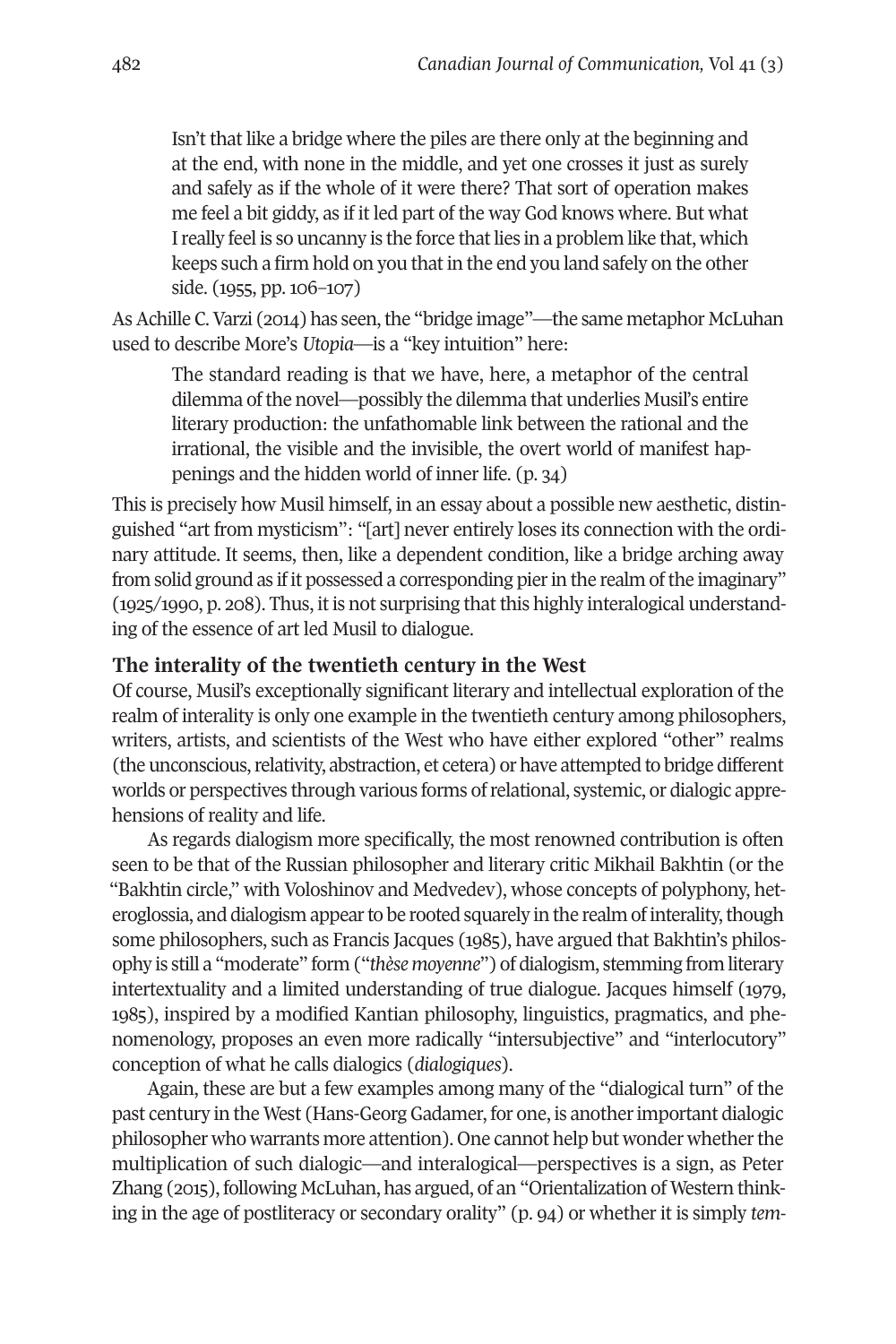*porary* and related again to the highly transitional state of our era—straddling mechanical and electronic, analog and digital, paper and screen, print and electronic, written and audiovisual, industrial and postindustrial, national and global (or "glocal"), patriarchy and postpatriarchy, centralized and decentralized, linear and cyclical, fixed and flowing, sedentary and nomadic, mass media and networked media, individualistic and connected, Neolithic and Anthropocene, human and post/transhuman …

Indeed, perhaps we find ourselves now in an era similar to what Karl Jaspers (1953) described as theAxialAge, an "interregnum between two ages of great empire, a pause for liberty, a deep breath bringing the most lucid consciousness"  $(p, 51)$ . If we are lucky, and wise enough—and if the forces of empire as well as the fervent supporters of an unnecessary clash of civilizations are kept at bay—perhaps we willremain suspended in this highly fertile historical moment of the in-between, of the perpetually transitional, so that the new and promising philosophy of interalogy can foster continuous dialogue between individuals, species, communities, nations, civilizations.

## **Post(inter)script: Provisional remarks**

to conclude, I would like to briefly interrogate the difference(s) "between" interality and dialogism beyond their common ground rooted in relational thinking. Being new to interalogical studies (even if I have also worked from the seemingly neighbouring perspective of "intermediality"), I do not have the pretension of defining this new (intermediary) field of knowledge (or field ofthe intermediary?), butit seems, from what I have learned so far, that interality's purpose could, at first glance, be seen as more radically set "in between" than the realms of dialogue and dialogism. The Greek prefix *dia-* ("translated" as "trans-" in Latin) involves a potential crossing, a transformation across or beyond previous states, while the Latin prefix *inter-* seems more content with staying in between, with unending interaction, with a "willing suspension of belief" in either pole and thus with states of being (*wu*, *ma*) that are at ease with emptiness, interstitial spaces, and other such states. Dialogue however involves a back-and-forth movement, an alternation, a continuing transformation, a reciprocity between mutually transformed entities or beings that could imply that it is only *partially* interalogical—unless, forthese very same reasons, dialogue could be seen as paradoxically *more* interalogical than interality, since it never completely abandons itself either to the pure rational-western mindset or to a more spiritual-oriental perspective.

but I might be completely lost here in the world of the in-between! I fear further studies—and dialogues—in and about the very promising philosophy of interalogy will be necessary.

#### **Notes**

1. writing of one of Hermes' traditional epithets, *Stropheus* ("the socket" in which the pivot of the door moves), Karl Kerényi (1986) states that the god governs

> <span id="page-14-1"></span><span id="page-14-0"></span>a middle realm [*metaxy*] between being and non-being. … the primordial mediator and messenger moves between the absolute 'no' and the absolute 'yes', or, more correctly, between two 'nos' that are lined up against each other. … In this he stands on ground that is no ground, and there he creates the way.  $(p. 77)$

2. on the importance of dialogues in narrative works in France, for example, see Pascal Mounier (2007). the other major written genre of the period is also a very communicative and interalogical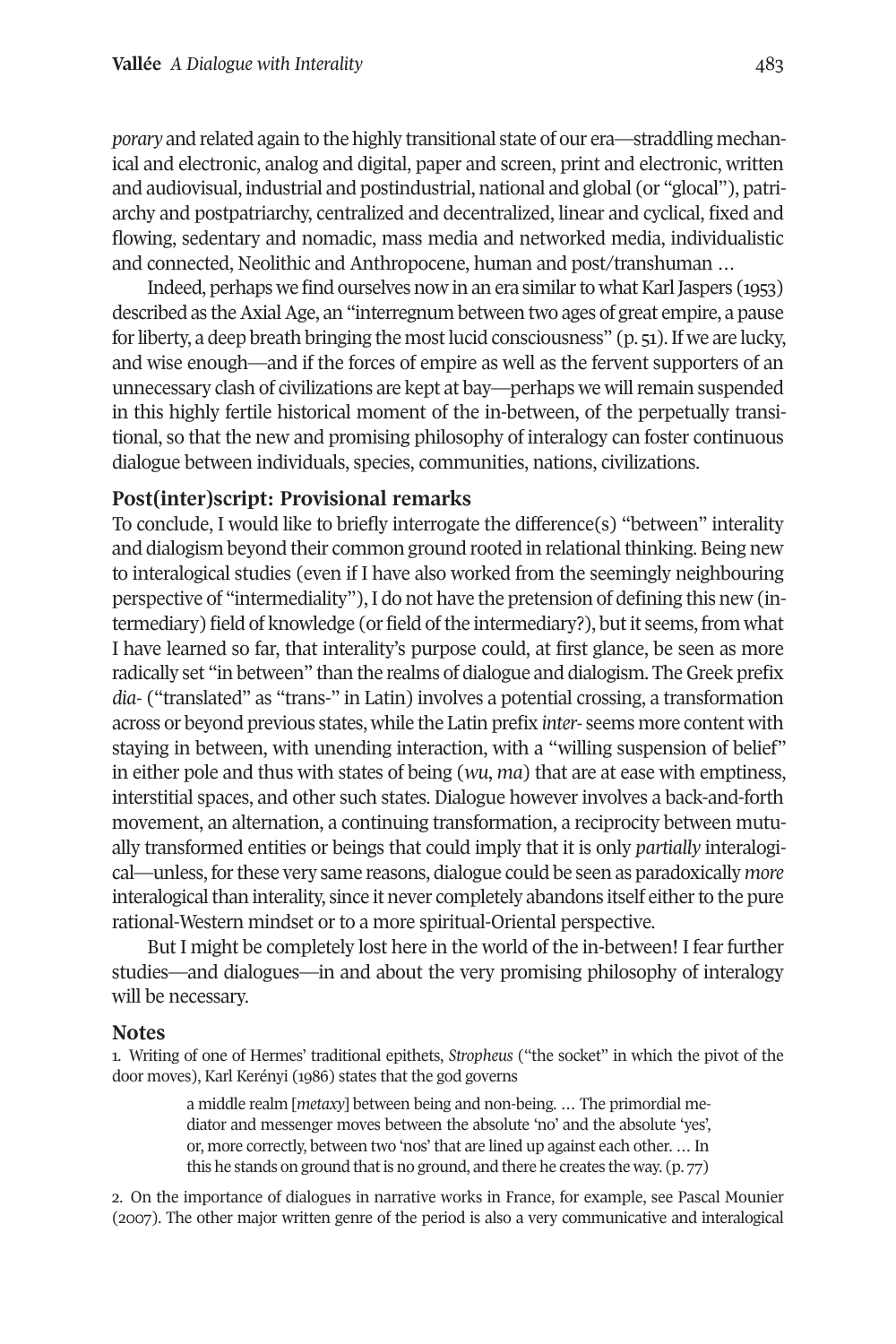<span id="page-15-0"></span>genre, based on a relational, hybrid conception of writing: the (published) letter, especially the "familiar letter" extremely popular also in Humanist circles. on the familiar letter, and its waning in the early seventeenth century, see Vaillancourt (2003) and Vallée (2011).

3. In fact, erasmus is reverting to a very early patristic tradition, as Marjorie o'rourke boyle (1977) has shown in "Reopening the Conversation on Translating JN 1." On the controversy surrounding Erasmus' translation, see O'Rourke Boyle's "A Conversational Opener: The Rhetorical Paradigm of John 1:1" (2003).

<span id="page-15-1"></span>4. It was only in 2004 that the recently deceased philosopher Jean-Pierre cometti provided a French edition (Musil, 2004) of the new material that was added in the 1978 Frisé edition. contrary to Pike, cometti follows Frisé's order and organization of the *Nachlass*. the previously published chapters remained in the beautiful translation of the French poet Philippe Jacottet, while the previously unpublished material was translated by Cometti and Marianne Rocher-Jacquin. Regarding the English translations, it must be specified that some readers still prefer the style of the Kaiser/wilkins version ofthe 1950s to the 1995 wilkins/Pike rendering, even though the new edition has a lot of new material and provides a less biased organization of the posthumous material in volume 2. Pike himself offers a more open and somewhat interalogical interpretation of the (possible) end of the novel: "Musil intended to have Ulrich and Agathe somehow rejoin the world after the failure of their attempt to achieve a unio mystica, but as the reader will see, this was left completely up in the air among a welter of conflicting possibilities" (preface to "From the Posthumous Papers," Musil, 1995, vol. 2, p. xii).

#### **References**

Buber, Martin. (1937). *I and Thou*. Edinburgh: T & T Clark.

#### **Burckhardt, Jacob. (1860). Missing information…**

- cox, Virginia. (1992). *The Renaissance dialogue: Literary dialogue in its social and political contexts, Castiglione to Galileo*. cambridge, UK: cambridge University Press.
- durand, Gilbert. (1988). À propos de Mercure : réflexions méthodologiques sur la mythanalyse. In M.-M. de La Garanderie (ed.), *Mercure à la Renaissance, Actes des Journées d'étude des 4–5 octobre 1984, Lille* (pp. 19–25). Paris: Honoré champion.
- Fragonard, Marie-Madeleine. (1990). *Les dialogues du prince et du poète : littérature française de la Renaissance*. Paris: Gallimard.
- Guellouz, suzanne. (1992). *Le dialogue*. Paris: Presses universitaires de France.
- Hetherington, Kevin. (1997). *The badlands of modernity: Heterotopia and social ordering*. London: Routledge.
- Jacques, Francis. (1979). *Dialogiques:rechercheslogiquessurle dialogue*. Paris : Presses universitaires de France.

Jacques, Francis. (1985). *L'espace logique de l'interlocution*. Paris : Presses universitaires de France.

Jaspers, Karl. (1953). The origin and goal of history. London: Routledge & Keegan Paul.

- Kerényi, Karl. (1986). *Hermes, guide of souls: The mythologem of the masculine source of life*. dallas, TX: Spring Publications.
- Kristeller, Paul Oskar. (1990). The moral thought of Renaissance humanism. In *Renaissance thought and the arts: Collected essays* (pp. 20–68). Princeton, NJ: Princeton University Press. (original work published 1961)

Longuet-Marx, Anne. (1986). *Proust, Musil : partage d'écritures*. Paris: Presses universitaires de France. Marin, Louis. (1973). *Utopiques : jeux d'espaces*. Paris : éditions de Minuit.

- Mccutcheon, elizabeth. (1983). *My dear Peter: The* ars poetica *and hermeneutics for More's* Utopia. Angers, France: Moreanum.
- McKinnon, Dana G. (1970). The Marginal glosses in More's *Utopia*: The character of the commentator. *Renaissance Papers*, 11–19.
- McLean, Andrew. (1988). Thomas More's *Utopia* as dialogue and city encomium. In S.P. Revard, F. radle, & M. di cesare (eds.), *Acta conventus Neo-Latini Guelpherbytani* (pp. 91–105). Binghamton, NY: Medieval & Renaissance Texts & Studies.
- McLuhan, Marshall. (1962). *The Gutenberg galaxy*. toronto, oN: University of toronto Press.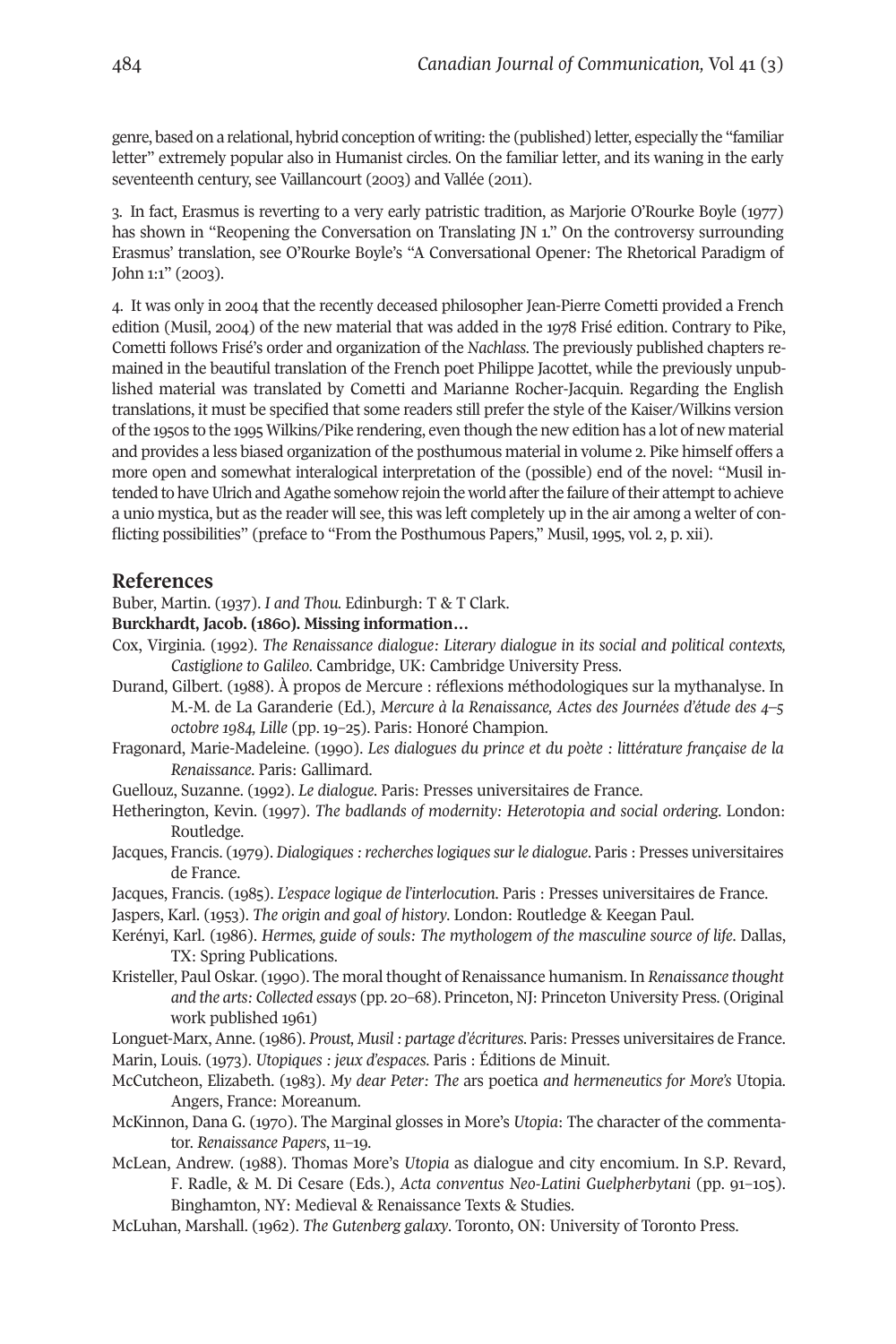- McLuhan, Marshall. (1995). *The essential McLuhan* (eric McLuhan & Frank Zingrone, eds.). concord, oN: House of Anansi Press.
- More, Thomas. (1915, March). *Utopia*. Basil: Johannes.
- More, Thomas. (1915, November). *Utopia*. Basil: Johannes.
- Mounier, Pascal. (2007). *Le roman humaniste : un genre novateur français, 1532–1564*. Paris : Honoréchampion.
- Musil, robert. (1952). *Der Mann ohne Eigenschaften. Gesammelte Werke in Einzelausgaben* (Vol. 1, Adolf Frisé, Ed.). Reinbek bei Hamburg : Rowohlt.
- Musil, Robert. (1953-1960). *The man without qualities* (Vols. 1-3, Ernst Kaiser & Eithne Wilkins, trans.). London: secker & warburg.
- Musil, robert. (1955). *Young Törless*. New york, Ny: Pantheon books. (original work published 1906)
- Musil, robert. (1978). *Der Mann ohne Eigenschaften* (Vols. 1–2, Adolf Frisé, ed.). reinbek bei Hamburg: Rowohlt.
- Musil, Robert. (1990). Toward a new esthetics. In Burton Pike & David S. Luft, Trans. & Eds., *Precision and soul: Essays and addresses,* pp.193–208. chicago, IL: chicago University Press. (original work published 1925)
- Musil, robert. (1992). *Der literarische Nachlaß. CD-ROM-edition* (Friedbert Aspetsberger, Karl eibl, & Adolf Frisé, Eds.). Reinbek bei Hamburg: Rowohlt.
- Musil, Robert. (1995). *The man without qualities* (Vols. 1-2, Sophie Wilkins & Burton Pike, Trans.). New york, Ny: Alfred A. Knopf.
- Musil, robert. (2004). *L'homme sans qualités* (Vol. 2, Philippe Jacottet, Jean-Pierre cometti & Marianne Rocher-Jacquin, Trans.). Paris : Éditions du Seuil.
- Musil, robert. (2009). *Klagenfurter Ausgabe. Kommentierte digitale Edition sämtlicher Werke, Briefe und nachgelassener Schriften. Mit Transkriptionen und Faksimiles aller Handschriften* (dVd version, walter Fanta, Klaus Amann, & Karl corino, eds.). Klagenfurt: robert Musil-Institut der Universität Klagenfurt.
- ong, walter J. (1958). *Ramus, method, and the decay of dialogue: From the art of discourse to the art of reason*. cambridge, MA: Harvard University Press.
- o'rourke boyle, Marjorie. (1977). reopening the conversation on translating JN 1. *Vigiliae Christianae*, *31*(3), 161–168.
- O'Rourke Boyle, Marjorie. (2003). A conversational opener: The rhetorical paradigm of John 1:1. In Walter Jost&wendyolmsted(eds.),*Acompanionto rhetoric and rhetorical criticism*(pp. 58–79).oxford: blackwell.
- Pettitt, thomas. (2007**,** April). before the Gutenberg parenthesis: elizabethan-American compatibilities. In *Media in transition 5: Creativity, ownership and collaboration in the digital age*. MIT conference. URL: [http://web.mit.edu/comm-forum/mit5/papers/pettitt\\_plenary](http://web.mit.edu/comm-forum/mit5/papers/pettitt_plenary_gutenberg.pdf) [\\_gutenberg.pdf](http://web.mit.edu/comm-forum/mit5/papers/pettitt_plenary_gutenberg.pdf) [February 25, 2016].
- Rigolot, François. (2004). Problematizing Renaissance exemplarity: The inward turn of dialogue from Petrarch to Montaigne. In dorothea b. Heitsch & Jean-François Vallée (eds.), *Printed voices: The Renaissance culture of dialogue* (pp. 3–24). toronto, oN: University of toronto Press.
- Vaillancourt, Luc. (2003). La lettre familière au seizième siècle :rhétorique humaniste de l'épistolaire. Paris: Honoré champion.
- Vallée, Jean-François. (2004a). L'étrangeté sans qualités : le cas de robert Musil. *Tangence, 76,* 25–49.
- Vallée, Jean-François. (2004b). the Fellowship of the book*.* Printed voices and written friendships in More's *Utopia*. In d. Heitsch & J.-F. Vallée (eds.), *Printed voices: The Renaissance culture* of *dialogue* (pp. 42–62). Toronto, ON: University of Toronto Press.
- Vallée, Jean-François. (2011). Les lettres nouvelles de Jean-Louis Guez de balzac dans le recueil Faret à l'aune de la tradition épistolaire humaniste. In Mathilde bombart & éric Méchoulan (eds.), *Politiques de l'épistolaire au dix-septième siècle* (pp. 97–110). Paris : classiques Garnier.
- Vallée, Jean-François. (2013). Le livre utopique. *Mémoires du livre / Studiesin Book Culture, 4*(2). UrL: [http://id.erudit.org/iderudit/1016737ar](mailto:http://id.erudit.org/iderudit/1016737ar) [April 25, 2016].